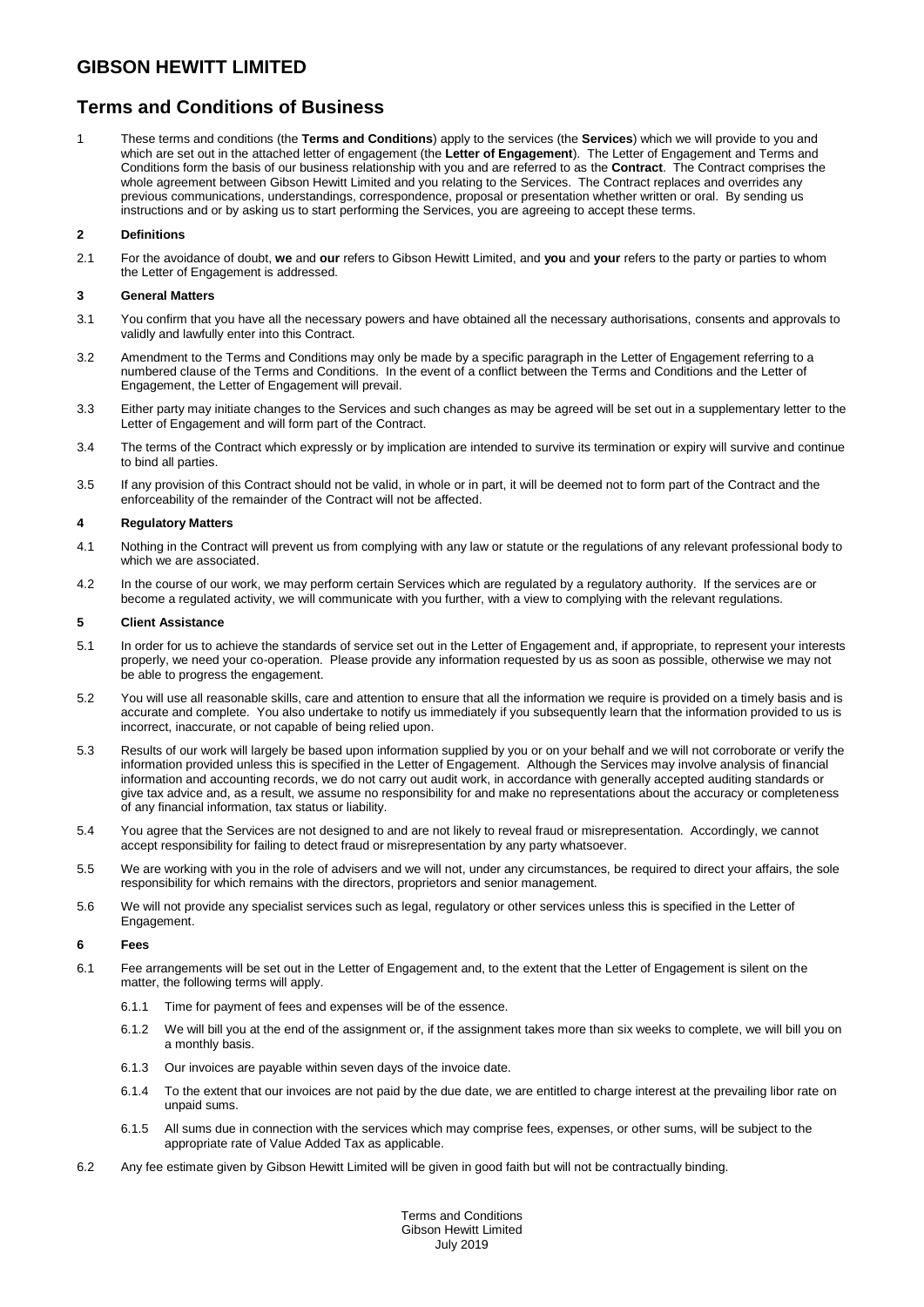# **Terms and Conditions of Business (cont'd)**

## **7 Confidentiality**

- 7.1 We and you agree that any confidential information received from the other will be used only for the purposes of providing or receiving the Services under this or any other contract between us. Except as provided below, neither party will disclose the other's confidential information to any third party without the written consent of the other.
- 7.2 Notwithstanding the above clause, we will be entitled to disclose confidential information about you as follows:
	- 7.2.1 in accordance with the terms of the letter of engagement;
		- 7.2.2 to our insurers or legal advisors; or
		- 7.2.3 to any third party, to the extent that this is required by any court, governmental department or regulatory authority or where we have a legal duty to disclose.
- 7.3 In this latter case, we will endeavour to give you notice of the circumstances and the need to disclose certain information.
- 7.4 Clause 7.1 shall not apply to either of us in relation to information to the extent that we can show:
	- 7.4.1 that the information was already, or has subsequently become, published or publicly available for use other than through a breach of this Contract or of any confidentiality obligation owed by the other party;
	- 7.4.2 that the information was already lawfully in our possession (without restriction on its disclosure or use) before we obtained the information in connection with this Contract or the negotiations leading up to it;
	- 7.4.3 that the information has subsequently lawfully been disclosed to us (without restriction on its disclosure or use) by a person who is not a party to this Contract and who itself lawfully obtained the information and is not under any obligation restricting its disclosure or use; or
	- 7.4.4 from our records that we had derived the same information independently of that obtained by us in connection with this Contract or the negotiations leading up to it.
- 7.5 The disclosure of confidential information internally within Gibson Hewitt Limited is approved for whatever purpose.

### **8 Data Protection**

8.1 The processing of personal data is regulated in the UK by the General Data Protection Regulation EU 2016/679 as supplemented by the Data Protection Act 2018 together with other laws which relate to privacy and electronic communications. In this clause, we refer to these laws as "**Data Protection Law**" We are registered in respect of Data Protection Law and fully endorse and adhere to the principles of it. By your acceptance of the Contract, you agree to us maintaining personal data in accordance with the Act. In order to perform the Services, we will need to process personal data (such as contact details for you or individuals in your organisation) for this and other related purposes (including updating client records, crime prevention, legal and regulatory compliance) and may need to disclose this information to third parties. All data supplied to us will be processed in accordance with the Data Protection Law and we request that you comply with Data Protection Law in relation to all personal data supplied by us.

### **9 Your Responsibility for Third Parties**

9.1 You will be wholly responsible for the work and fees of any third party engaged by you in connection with the Services. Unless specified in the Letter of Engagement, we will not be responsible for managing or reviewing services delivered by third parties.

## **10 Our Responsibility for Third Parties**

- 10.1 As part of the performance of the Services, it may be necessary for us to take specialist advice from a third party (a **Sub-contractor**) and we shall be entitled to do so provided that we remain liable to you for the work to be performed by the Sub-contractor. For the purposes of the Contract, any references to our employees also apply to Sub-contractors.
- 10.2 Notwithstanding the confidentiality clause above, we may disclose information concerning your business to our Sub-contractors provided that they have agreed to maintain as confidential information acquired by them during the provision of the Services.

### **11 Reports and Advice**

- 11.1 During the performance of the Services, we may provide interim reports and advice. Any reports and advice are based upon partial completion of the Services. Consequently, these are not our final views or conclusions and cannot be relied upon as such. You agree that we do not assume a duty of care to you, or any other party to whom we have agreed to assume a duty of care, in respect of interim reports and advice. The final results of our work and our definitive conclusions will be contained in our final report. This report will be signed in manuscript by a Partner, on behalf of Gibson Hewitt Limited, and will not bear any qualification within its title, header or footer.
- 11.2 Any report issued or advice given by us is provided solely for your use and only in connection with the purpose specified in the Letter of Engagement. Unless otherwise provided in the Letter of Engagement, you will not disclose or publish the contents of our report or advice to any third party without our prior written consent. At your request, we will consider third party disclosure which will be at our sole discretion and we may allow such disclosure, refuse it or allow it with conditions at our discretion. Under no circumstances, regardless of consent, will we assume any responsibility to any third party to which disclosure may be made. Nothing in these Terms and Conditions of Business shall confer any rights or other benefits on any third parties and the Contracts (Rights of Third Parties) Act 1999 shall not apply.
- 11.3 You agree that you will maintain our reports and advice confidential.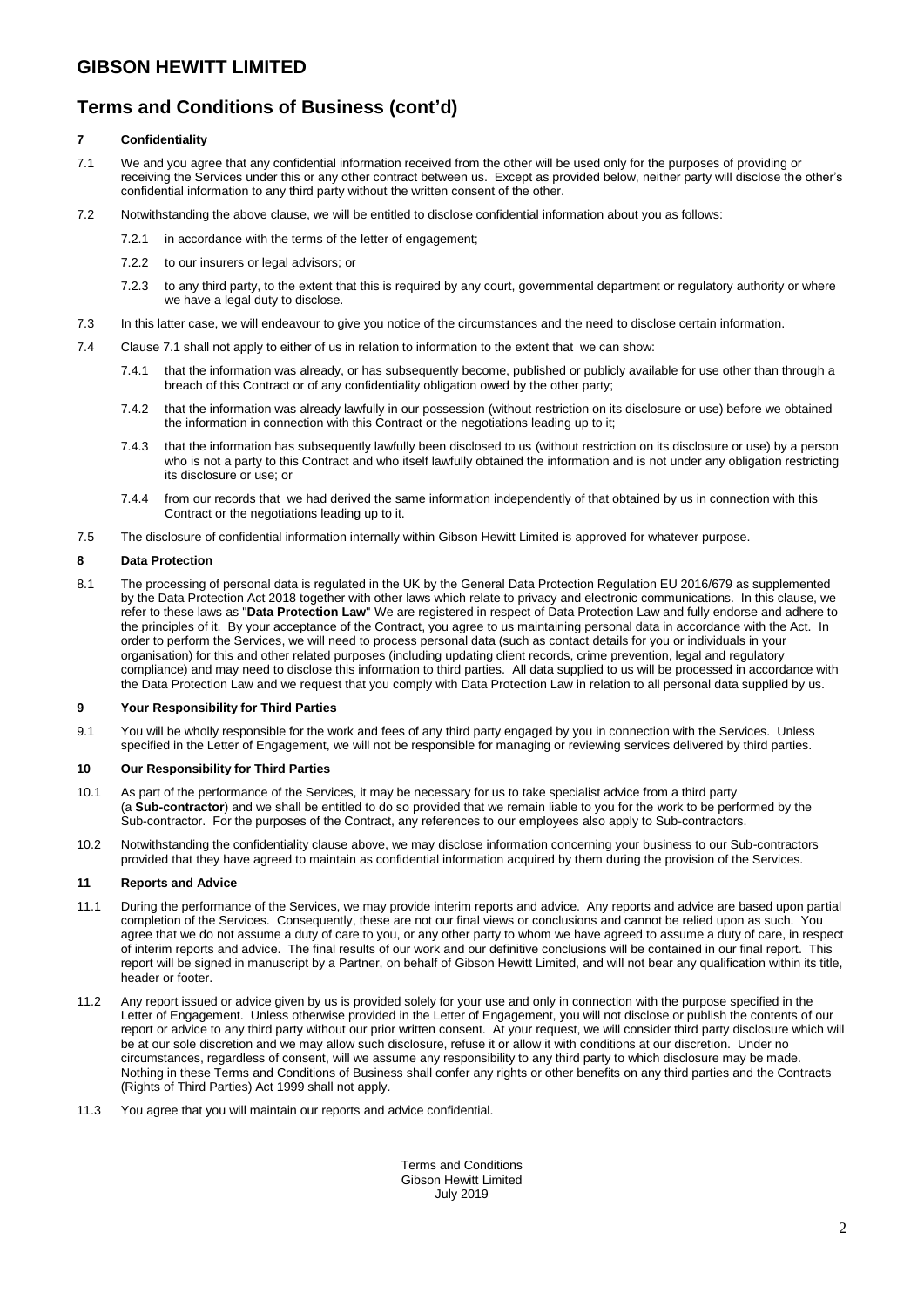## **GIBSON HEWITT LIMITED**

# **Terms and Conditions of Business (cont'd)**

- 11.4 The terms upon which our advice may be disclosed to your advisors are as follows:
	- 11.4.1 our advice is confidential;
	- 11.4.2 our advice is only appropriate for the purposes of the Services contemplated in the Letter of Engagement; and
	- 11.4.3 we accept no duty of care whatsoever to advisors to whom our reports and advice are disclosed.
- 11.5 You agree to take reasonable steps to ensure that these terms are understood by your advisors.

#### **12 Indemnity**

- 12.1 You agree to indemnify us and any of our Connected Persons from and against any losses, claims, demands, costs, charges, expenses or liabilities (or actions, investigations or other proceedings in respect of these) which we or such Connected Persons may suffer or incur or which may be made against us or such Connected Persons relating to or arising directly out of or in connection to the engagement and will reimburse us for all costs and expenses (including legal and other professional fees) which are incurred by us in connection with investigating or defending any such claim or proceeding.
- 12.2 This indemnity will not apply to the extent that it is finally judicially determined that the relevant loss, claim, demand, damages, costs, charges, expenses or liabilities resulted from our negligence or default.
- 12.3 For the purposes of this clause, Connected Persons means any of our holding companies, subsidiaries or subsidiary undertakings and any director, officer, employee, agent or controlling person (as defined by the securities law of any jurisdiction) of ours or our holding companies, subsidiaries or subsidiary undertakings.

### **13 Working for Other Parties**

13.1 You agree that we will not be prevented or restricted by virtue of our relationship with you from providing services to other parties.

#### **14 Conflicts of Interest**

- 14.1 Whilst we have established procedures to identify situations where a conflict of interest might arise, we cannot guarantee that we will identify all such situations. If we become aware of a conflict of interest which can be addressed by segregation, we will put in place a barrier to preserve confidentiality and to ensure that the advice we give and the reports which we issue are independent. If we become aware of a conflict of interest which cannot be addressed and we form the view that we cannot continue our engagement with you, we will be entitled to terminate the Contract under Clauses 17.3 and 17.5 below.
- 14.2 It is our policy not to use confidential information supplied by you for the benefit of any other party and consequently, it follows that we will not use confidential information obtained from any other party for your advantage.
- 14.3 If, after commencement of the Contract, you become aware of any potential conflict concerning the provision of the Services, you agree to notify us immediately.

### **15 Quality of Work and Liability**

- 15.1 We will use reasonable skill and care in the provision of the Services.
- 15.2 You agree that it is reasonable for Gibson Hewitt Limited to limit its liability in connection with the provision of the Services, except as noted below.
- 15.3 The aggregate liability of Gibson Hewitt Limited, its directors, partners, agents and employees or any of them to pay damages for loss or damage, including consequential loss suffered by you, if a direct result of breach of contract, negligence, or any other tort by us in connection with the Services, will be limited to that proportion of your actual loss which was directly and solely caused by us. Subject to the clause below, our liability will not, in any circumstances, exceed the aggregate limit set out in the Letter of Engagement. Where our Letter of Engagement is addressed to more than one party, the limit of liability specified in the Letter of Engagement will be the aggregate limit to be allocated between the parties in whatever proportions they agree between themselves. Even if no such agreement is made, none of you will dispute the validity, enforceability or operation of the limit of liability.
- 15.4 Under no circumstances will we be liable to pay any damages to you for losses arising out of or in any way connected with your acts or omissions or those of anyone acting on your behalf.
- 15.5 We will only accept liability without limit for;
	- 15.5.1 death or personal injury caused by our negligence or the negligence of our employees acting in the course of their employment;
	- 15.5.2 any fraudulent misrepresentations made by us, upon which you can be shown to have relied which predated the Letter of Engagement; and
	- 15.5.3 any other liability which by law we cannot exclude or limit.
- 15.6 Nothing in this clause shall in any way confer greater rights than either of us would otherwise have at law.
- 15.7 You agree that no legal proceedings arising from or in connection with the Contract will be commenced against any of our directors, partners or employees personally. Should any legal proceedings arise from or in connection with the Contract, you agree these will be brought against Gibson Hewitt Limited.
- 15.8 You further agree that any claims, howsoever arising, must be formally commenced within two years after the party bringing the claim becomes aware of the facts which give rise to the claim. This expressly overrides any statutory provision which would otherwise apply.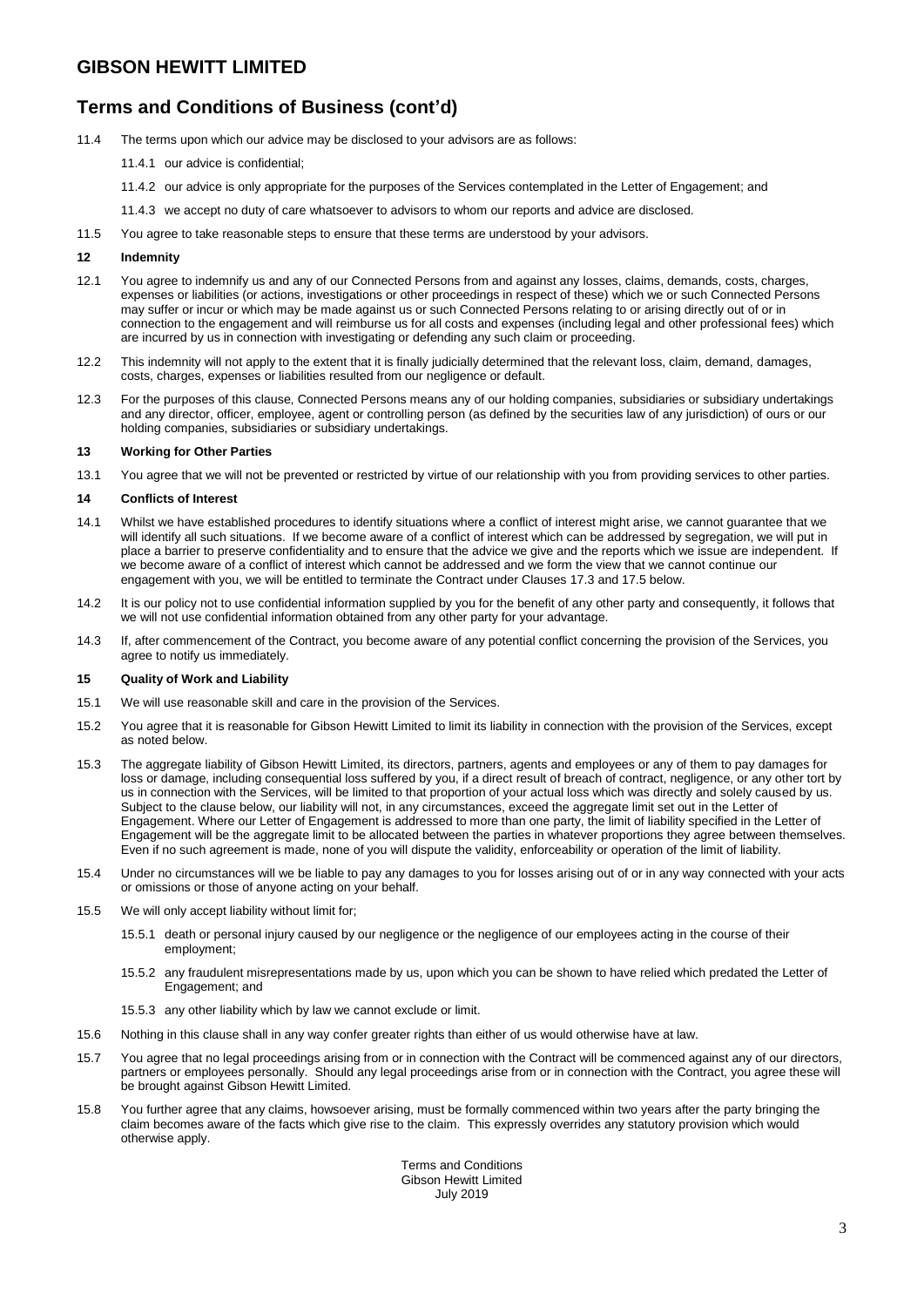## **GIBSON HEWITT LIMITED**

## **Terms and Conditions of Business (cont'd)**

### **16 Suspension**

- 16.1 At any time during the term of the contract, either of us may give immediate notice suspending the Services in the event that;
	- 16.1.1 issues exist or arise which, materially and adversely affect one party's ability to perform its duties and obligations under the Contract; or
	- 16.1.2 either of us becomes aware that the other has failed to disclose to it information which that party considers to be material to the performance of its duties and obligations under the Contract.
- 16.2 If performance of the contract is suspended pursuant to the above clause, we will be entitled to reasonable fees for the services provided prior to suspension.
- 16.3 In the event that performance of the contract is resumed, we will be entitled reasonably to vary our fees for the resumed performance of the contract.

### **17 Termination**

- 17.1 At any time during the term of the Contract, either of us may terminate the Contract for whatever reason upon the expiry of 28 days, notice to be given in writing to the other commencing on the date when that notice of termination is sent.
- 17.2 Either of us may terminate the Contract forthwith by notice in writing to the other if the duties and obligations under the Contract have been suspended for more than 28 days.
- 17.3 We may terminate the Contract at any time without notice for any of the reasons set out below and, in such circumstances, we shall not be required to give a reason for the termination other than referring to this clause:
	- 17.3.1 if we do not receive payment from you of any invoice within 21 days of the due date in accordance with the Terms and Conditions;
	- 17.3.2 if you fail to produce satisfactory evidence of identity within one week of us requesting it;
	- 17.3.3 if we know, suspect or have reasonable grounds to suspect that you are engaged in unlawful activity; or
	- 17.3.4 if we become aware that a conflict of interest exists.
- 17.4 Either party may terminate the Contract on written notice with immediate effect if the other party commits a material breach of the terms of the Contract which is irredeemable or if redeemable, is not remedied within 30 days of a written request to remedy it.
- 17.5 Upon termination of the Contract, each of us will upon written request by the other return to the other all property and documentation of the other that is in its possession, except that we will be entitled to retain one copy of any documents which we require to maintain a professional record of our provision of the Services. Upon termination, you will pay forthwith upon request all fees and expenses due in respect of the services provided up to the date of termination together with our reasonable costs and expenses incurred in connection with the termination of the Contract.
- 17.6 For the avoidance of doubt, the date of termination will be the date upon which the Contract or any period of notice expires or the date upon which any party is deemed to have received a notice terminating the contract with immediate effect.
- 17.7 Termination of the Contract will be without prejudice to any accrued rights of all parties.

### **18 Electronic Communications**

- 18.1 During the provision of the Services, the parties may communicate electronically with each other. All parties recognise that systems and procedures cannot guarantee that transmissions will be unaffected by outside influences. In connection with electronic communications, all parties:
	- 18.1.1 recognise that electronic communication cannot be guaranteed to be secure, virus free or unaffected by transmission;
	- 18.1.2 accept the risks of and authorise electronic communication between themselves;
	- 18.1.3 agree to use commercially reasonable virus checking procedures before sending information electronically;
	- 18.1.4 agree that each will be responsible for its own electronic communication systems, and;
	- 18.1.5 agree that no party will have a claim against any other party for any reason arising out of electronic communications in connection with the Services.
- 18.2 The exclusion of liability in the above clause will not apply to the extent that any liability arises out of acts, omissions or misrepresentations which are in any case criminal, dishonest or fraudulent on the part of either party's respective directors, partners, agents or employees.

### **19 Ownership**

19.1 We own the intellectual property rights in any systems, techniques, methodologies, ideas, concepts, information and know how developed during our performance of the Contract. We own the intellectual property rights in our working papers, reports and letters. You may make copies of our reports and letters but only for use in accordance with the provisions of this Contract.

### **20 Environmental Issues**

20.1 We will not give advice on environmental issues nor will we perform an environmental audit as part of our services. You agree that environmental issues and their impact are excluded from the services unless otherwise agreed in the Letter of Engagement.